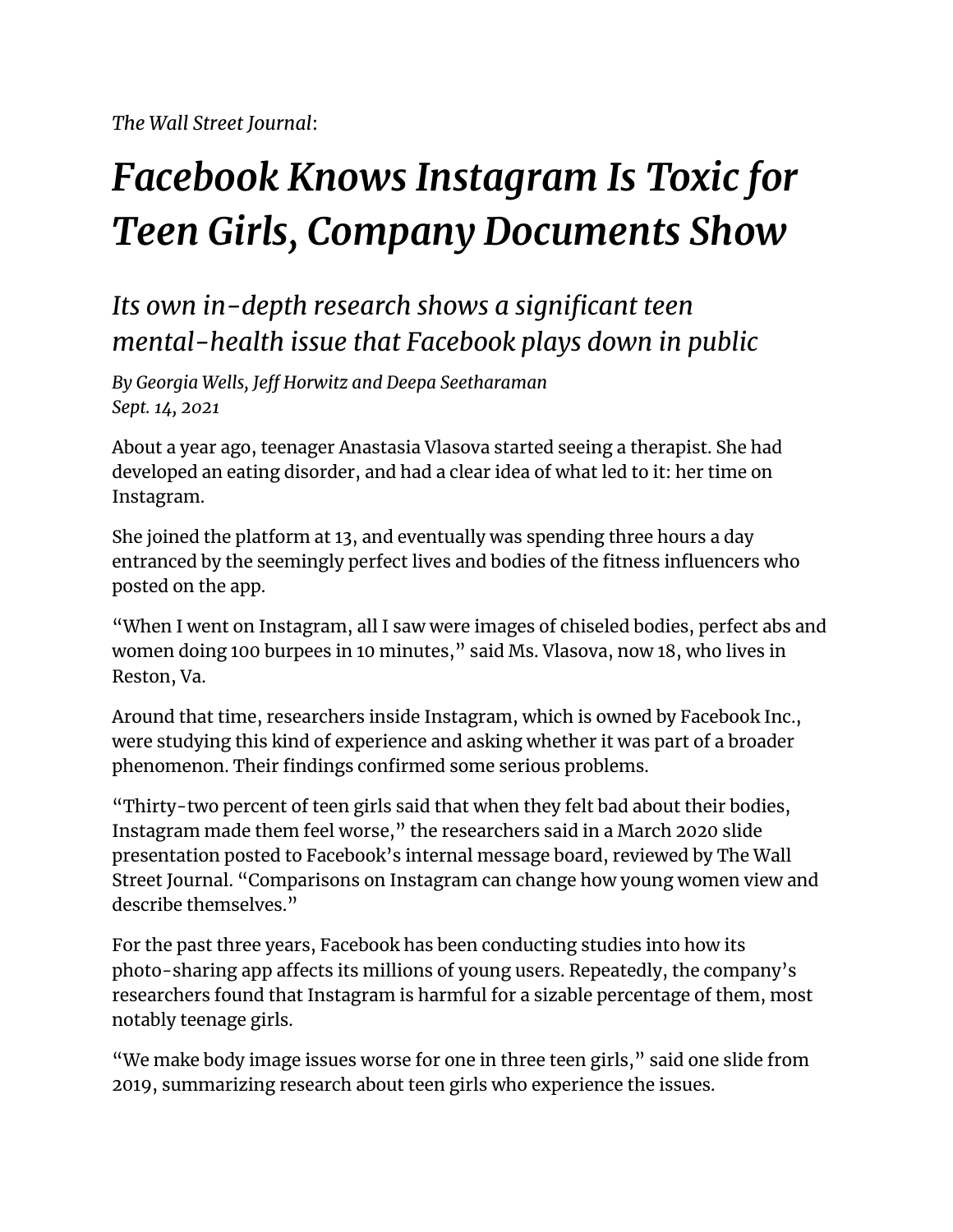"Teens blame Instagram for increases in the rate of anxiety and depression," said another slide. "This reaction was unprompted and consistent across all groups."

Among teens who reported suicidal thoughts, 13% of British users and 6% of American users traced the desire to kill themselves to Instagram, one presentation showed.

Expanding its base of young users is vital to the company's more than \$100 billion in annual revenue, and it doesn't want to jeopardize their engagement with the platform.

More than 40% of Instagram's users are 22 years old and younger, and about 22 million teens log onto Instagram in the U.S. each day, compared with five million teens logging onto Facebook, where young users have been shrinking for a decade, the materials show.

On average, teens in the U.S. spend 50% more time on Instagram than they do on Facebook.

"Instagram is well positioned to resonate and win with young people," said a researcher's slide posted internally. Another post said: "There is a path to growth if Instagram can continue their trajectory."

In public, Facebook has consistently played down the app's negative effects on teens, and hasn't made its research public or available to academics or lawmakers who have asked for it.

"The research that we've seen is that using social apps to connect with other people can have positive mental-health benefits," CEO Mark Zuckerberg said at a congressional hearing in March 2021 when asked about children and mental health.

In May, Instagram head Adam Mosseri told reporters that research he had seen suggests the app's effects on teen well-being is likely "quite small."

In a recent interview, Mr. Mosseri said: "In no way do I mean to diminish these issues.…Some of the issues mentioned in this story aren't necessarily widespread, but their impact on people may be huge."

#### **What Facebook knows**

The Instagram documents form part of a trove of internal communications reviewed by the Journal, on areas including teen mental health, political discourse and human trafficking. They offer an unparalleled picture of how Facebook is acutely aware that the products and systems central to its business success routinely fail.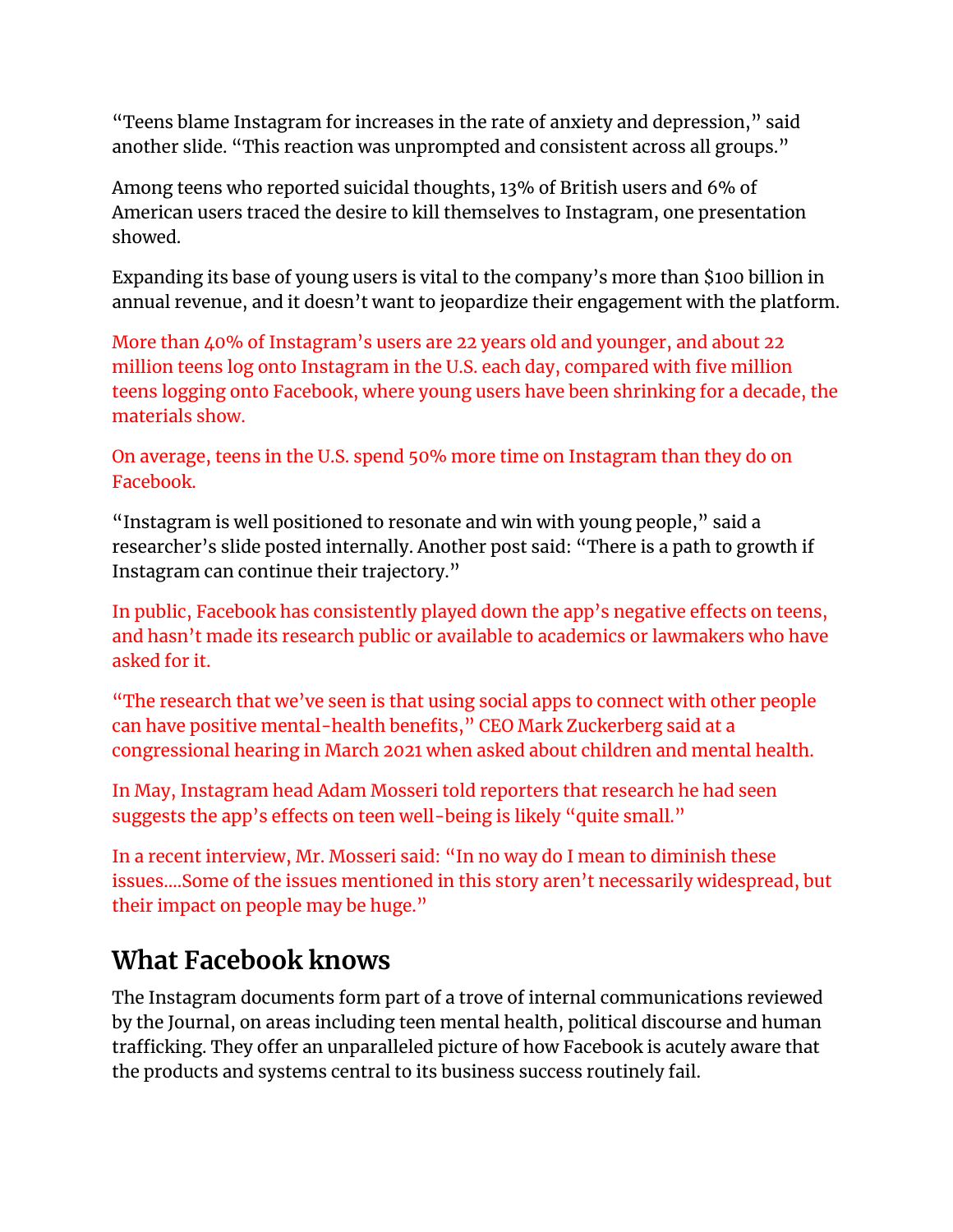The documents also show that Facebook has made minimal efforts to address these issues and plays them down in public.

The company's research on Instagram, the deepest look yet at what the tech giant knows about its impact on teens and their mental well-being, represents one of the clearest gaps revealed in the documents between Facebook's understanding of itself and its public position.

Its effort includes focus groups, online surveys and diary studies in 2019 and 2020. It also includes large-scale surveys of tens of thousands of people in 2021 that paired user responses with Facebook's own data about how much time users spent on Instagram and what they saw there.

The researchers are Facebook employees in areas including data science, marketing and product development who work on a range of issues related to how users interact with the platform. Many have backgrounds in computer science, psychology and quantitative and qualitative analysis.

In five presentations over 18 months to this spring, the researchers conducted what they called a "teen mental health deep dive" and follow-up studies.

They came to the conclusion that some of the problems were specific to Instagram, and not social media more broadly. That is especially true concerning so-called social comparison, which is when people assess their own value in relation to the attractiveness, wealth and success of others.

"Social comparison is worse on Instagram," states Facebook's deep dive into teen girl body-image issues in 2020, noting that TikTok, a short-video app, is grounded in performance, while users on Snapchat, a rival photo and video-sharing app, are sheltered by jokey filters that "keep the focus on the face." In contrast, Instagram focuses heavily on the body and lifestyle.

The features that Instagram identifies as most harmful to teens appear to be at the platform's core.

The tendency to share only the best moments, a pressure to look perfect and an addictive product can send teens spiraling toward eating disorders, an unhealthy sense of their own bodies and depression, March 2020 internal research states. It warns that the Explore page, which serves users photos and videos curated by an algorithm, can send users deep into content that can be harmful.

"Aspects of Instagram exacerbate each other to create a perfect storm," the research states.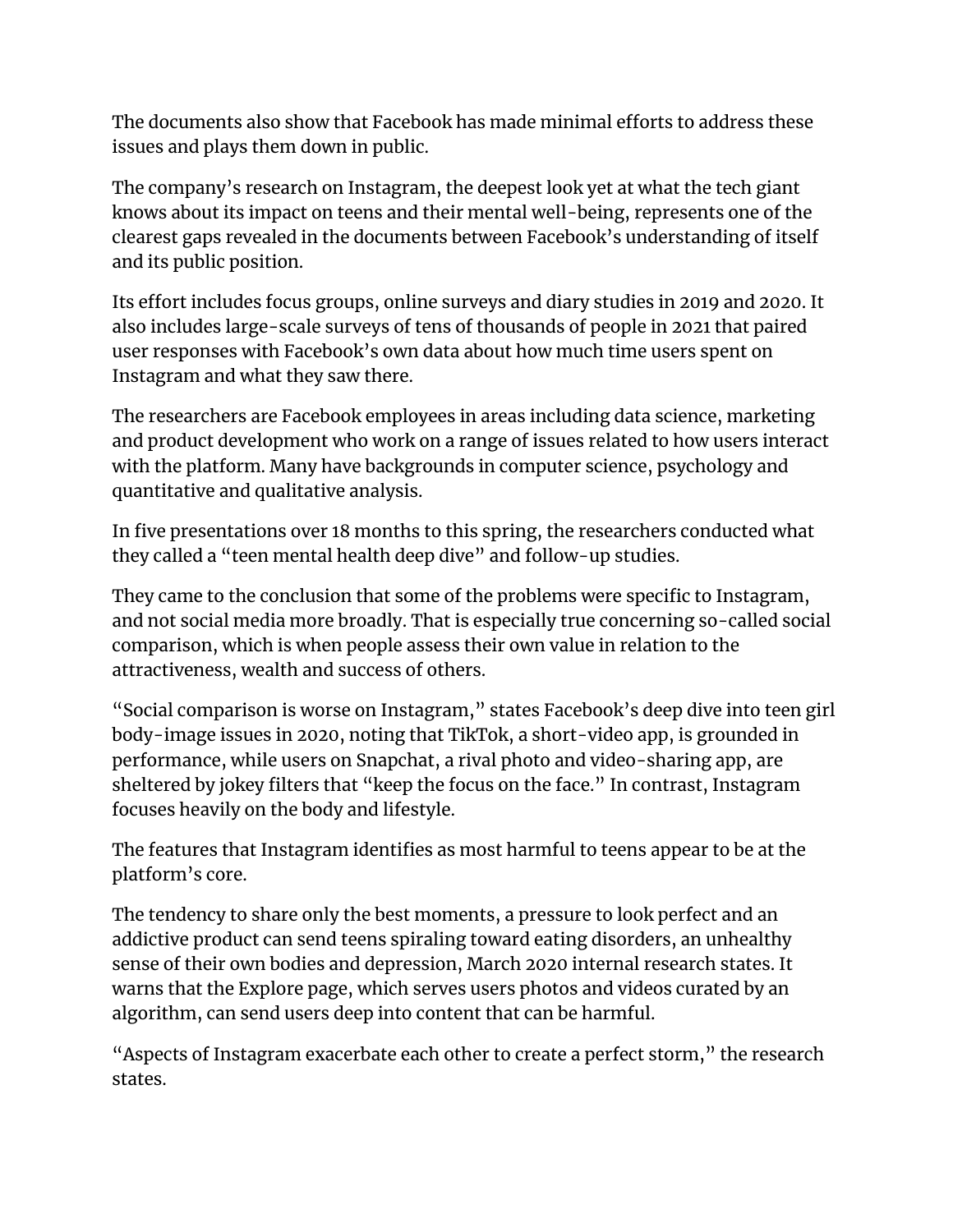The research has been reviewed by top Facebook executives, and was cited in a 2020 presentation given to Mr. Zuckerberg, according to the documents.

At a congressional hearing this March, Mr. Zuckerberg defended the company against criticism from lawmakers about plans to create a new Instagram product for children under 13. When asked if the company had studied the app's effects on children, he said, "I believe the answer is yes."

In August, Sens. Richard Blumenthal and Marsha Blackburn in a letter to Mr. Zuckerberg called on him to release Facebook's internal research on the impact of its platforms on youth mental health.

In response, Facebook sent the senators a six-page letter that didn't include the company's own studies. Instead, Facebook said there are many challenges with conducting research in this space, saying, "We are not aware of a consensus among studies or experts about how much screen time is 'too much,' " according to a copy of the letter reviewed by the Journal.

Facebook also told the senators that its internal research is proprietary and "kept confidential to promote frank and open dialogue and brainstorming internally."

A Facebook spokeswoman said the company welcomed productive collaboration with Congress and would look for opportunities to work with external researchers on credible studies.

"Facebook's answers were so evasive—failing to even respond to all our questions—that they really raise questions about what Facebook might be hiding," Sen. Blumenthal said in an email. "Facebook seems to be taking a page from the textbook of Big Tobacco—targeting teens with potentially dangerous products while masking the science in public."

Mr. Mosseri said in the recent interview, "We don't send research out to regulators on a regular basis for a number of reasons." He added Facebook should figure out a way to share high-level overviews of what the company is learning, and that he also wanted to give external researchers access to Facebook's data.

He said the company's plan for the Instagram kids product, which state attorneys general have objected to, is still in the works.

When told of Facebook's internal research, Jean Twenge, a professor of psychology at San Diego State University who has published research finding that social media is harmful for some kids, said it was a potential turning point in the discussion about how social media affects teens.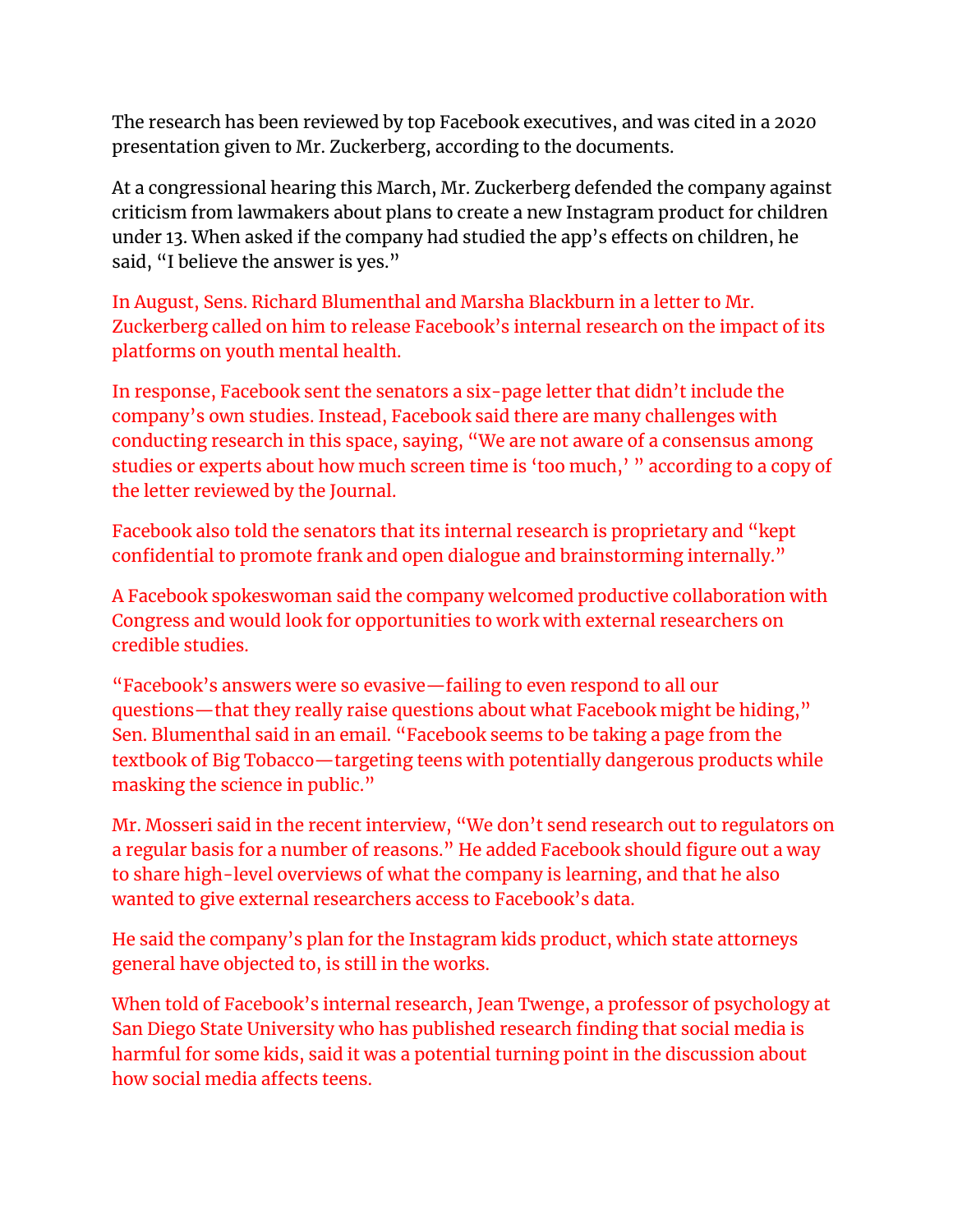"If you believe that R.J. Reynolds should have been more truthful about the link between smoking and lung cancer, then you should probably believe that Facebook should be more upfront about links to depression among teen girls," she said.

### **Race for teen users**

When Facebook paid \$1 billion for Instagram in 2012, it was a tiny startup with 13 employees and already a hit. That year, Facebook for the first time had observed a decline in the number of teens using its namesake Facebook product, according to the documents. The company would come to see Instagram as Facebook's best bet for growth among teens.

Facebook had been tracking the rise of buzzy features on competitor apps, including Snapchat, and in 2016 directed employees to focus on winning what they viewed as a race for teen users, according to former Instagram executives.

Instagram made photos the app's focus, with filters that made it easy for users to edit images. It later added videos, feeds of algorithmically chosen content and tools that touched up people's faces.

Before long, Instagram became the online equivalent of the high-school cafeteria: a place for teens to post their best photos, find friends, size each other up, brag and bully.

Facebook's research indicates Instagram's effects aren't harmful for all users. For most teenagers, the effects of "negative social comparison" are manageable and can be outweighed by the app's utility as a fun way for users to express themselves and connect with friends, the research says.

But a mounting body of Facebook's own evidence shows Instagram can be damaging for many.

In one study of teens in the U.S. and U.K., Facebook found that more than 40% of Instagram users who reported feeling "unattractive" said the feeling began on the app. About a quarter of the teens who reported feeling "not good enough" said the feeling started on Instagram. Many also said the app undermined their confidence in the strength of their friendships.

Instagram's researchers noted that those struggling with the platform's psychological effects weren't necessarily logging off. Teens regularly reported wanting to spend less time on Instagram, the presentations note, but lacked the self control to do so.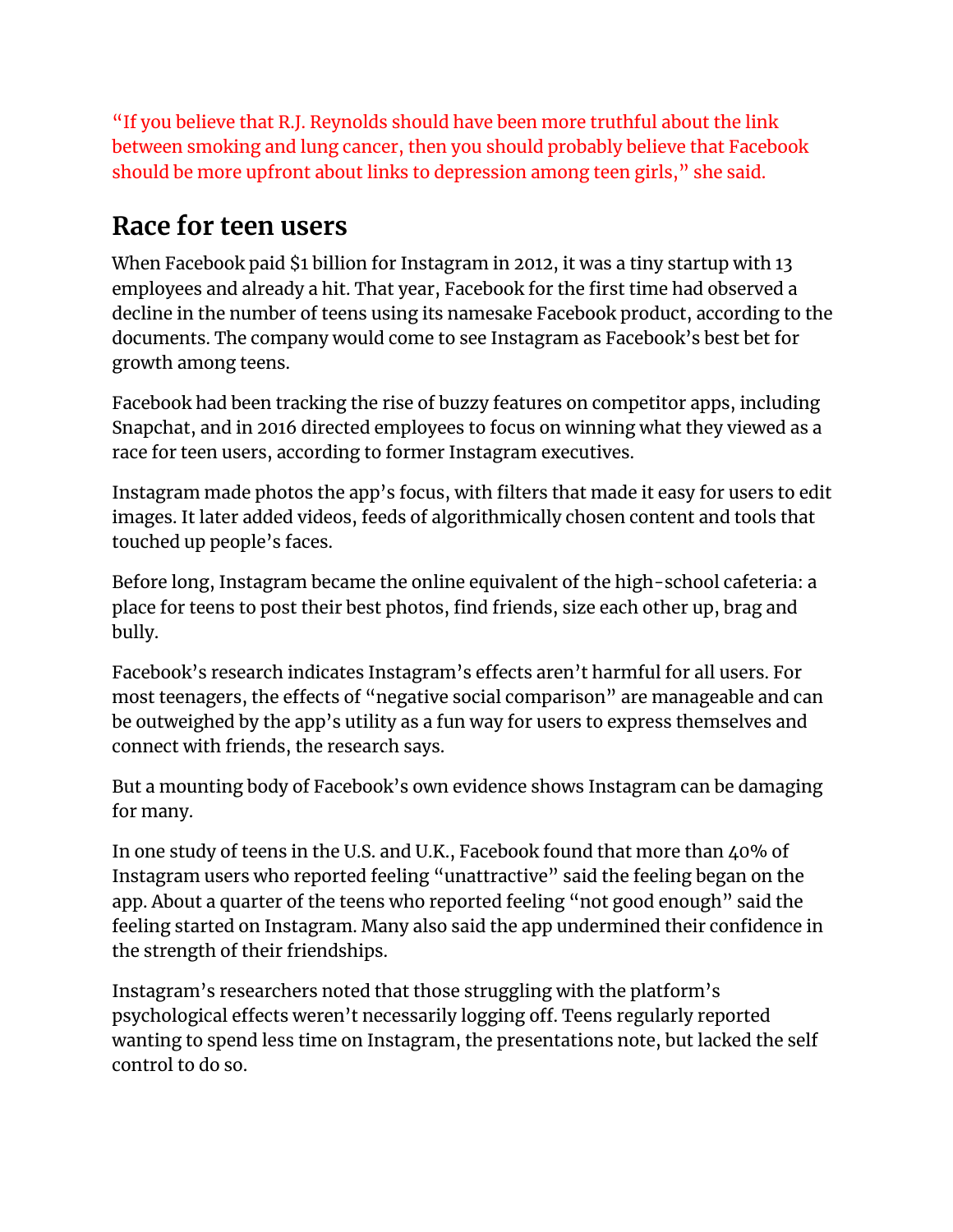"Teens told us that they don't like the amount of time they spend on the app but feel like they have to be present," an Instagram research manager explained to colleagues, according to the documents. "They often feel 'addicted' and know that what they're seeing is bad for their mental health but feel unable to stop themselves."

During the isolation of the pandemic, "if you wanted to show your friends what you were doing, you had to go on Instagram," said Destinee Ramos, 17, of Neenah, Wis. "We're leaning towards calling it an obsession."

Ms. Ramos and her friend Isabel Yoblonski, 18, believed this posed a potential health problem to their community, so they decided to survey their peers as a part of a national science competition. They found that of the 98 students who responded, nearly 90% said social media negatively affected their mental health.

In focus groups, Instagram employees heard directly from teens who were struggling. "I felt like I had to fight to be considered pretty or even visible," one teen said of her experience on Instagram.

After looking through photos on Instagram, "I feel like I am too big and not pretty enough," another teen told Facebook's researchers. "It makes me feel insecure about my body even though I know I am skinny."

"For some people it might be tempting to dismiss this as teen girls being sad," said Dr. Twenge. But "we're looking at clinical-level depression that requires treatment. We're talking about self harm that lands people in the ER."

## **'Kick in the gut'**

Eva Behrens, a 17-year-old student at Redwood High School in Marin County, Calif., said she estimates half the girls in her grade struggle with body-image concerns tied to Instagram. "Every time I feel good about myself, I go over to Instagram, and then it all goes away," she said.

When her classmate Molly Pitts, 17, arrived at high school, she found her peers using Instagram as a tool to measure their relative popularity. Students referred to the number of followers their peers had as if the number was stamped on their foreheads, she said.

Now, she said, when she looks at her number of followers on Instagram, it is most often a "kick in the gut."

For years, there has been little debate among medical doctors that for some patients, Instagram and other social media exacerbate their conditions. Angela Guarda, director for the eating-disorders program at Johns Hopkins Hospital and an associate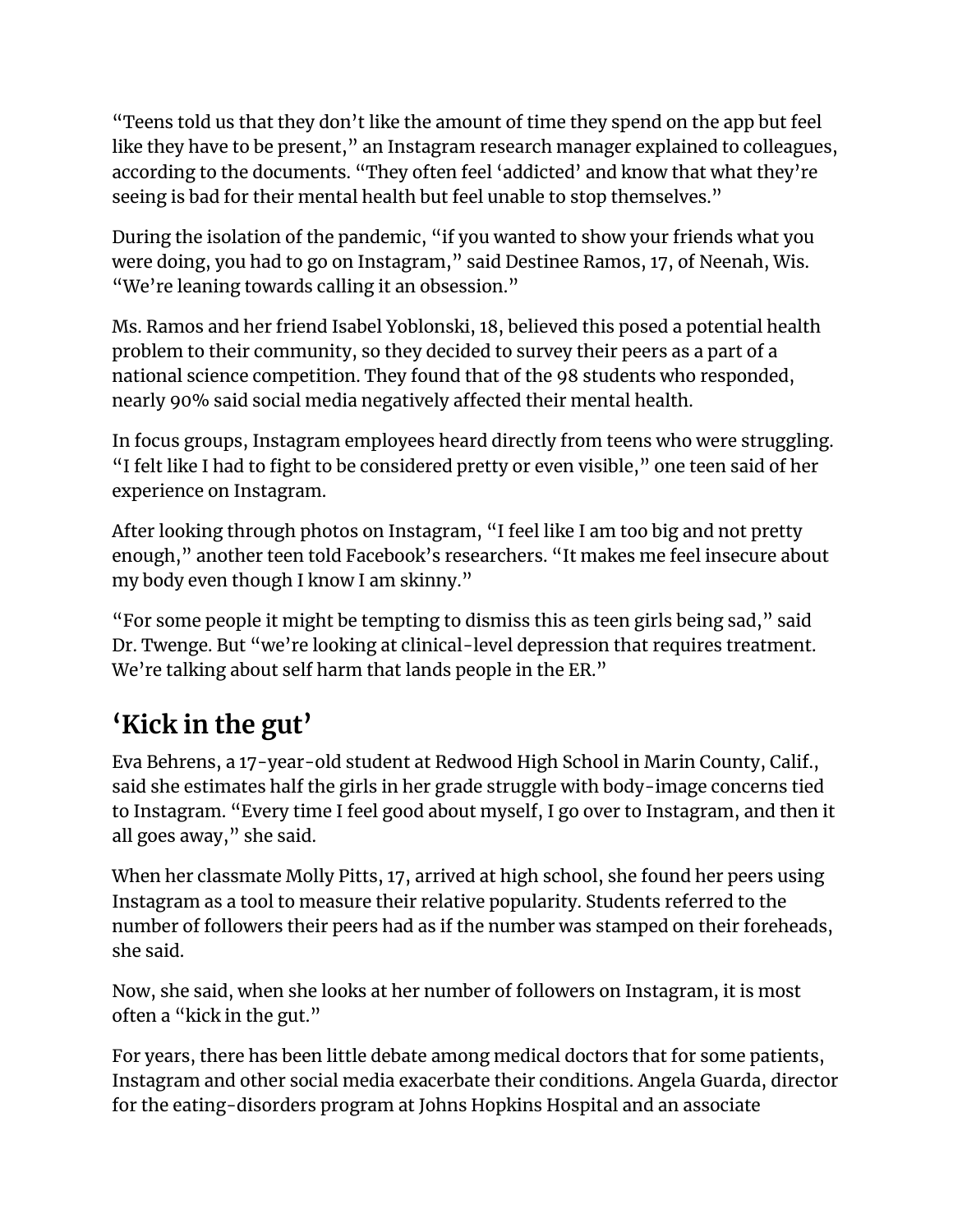professor of psychiatry in the Johns Hopkins School of Medicine, said it is common for her patients to say they learned from social media tips for how to restrict food intake or purge. She estimates that Instagram and other social-media apps play a role in the disorders of about half her patients.

"It's the ones who are most vulnerable or are already developing a problem—the use of Instagram and other social media can escalate it," she said.

Lindsay Dubin, 19, recently wanted to exercise more. She searched Instagram for workouts and found some she liked. Since then the app's algorithm has filled her Explore page with photos of how to lose weight, the "ideal" body type and what she should and shouldn't be eating. "I'm pounded with it every time I go on Instagram," she said.

Jonathan Haidt, a social psychologist at New York University's Stern School of Business and co-author of the bestseller "The Coddling of the American Mind," has been concerned about the effects of social media on teens since he started studying it in 2015. He has twice spoken with Mr. Zuckerberg about Facebook's effects on teen mental health, the first time after the CEO reached out in 2019.

Mr. Zuckerberg indicated that on the issues of political polarization and teen mental health, he believed that the research literature was contradictory and didn't point clearly to any harmful causal effects, according to Mr. Haidt. He said he felt Mr. Zuckerberg at the time was "a partisan, but curious."

"I asked Mark to help us out as parents," he said. "Mark said he was working on it."

In January 2020, Facebook invited Mr. Haidt to its Menlo Park, Calif., headquarters, where Mr. Mosseri and Instagram staff briefed him on the platform's efforts to combat bullying and reduce social pressure on the platform. Mr. Haidt said he found those efforts sincere and laudable but warned that they likely weren't enough to battle what he believes is a mounting public-health epidemic.

"It was not suggested to me that they had internal research showing a problem," he said.

The Facebook spokeswoman declined to comment on the interaction.

Some Instagram researchers said it was challenging to get other colleagues to hear the gravity of their findings. Plus, "We're standing directly between people and their bonuses," one former researcher said.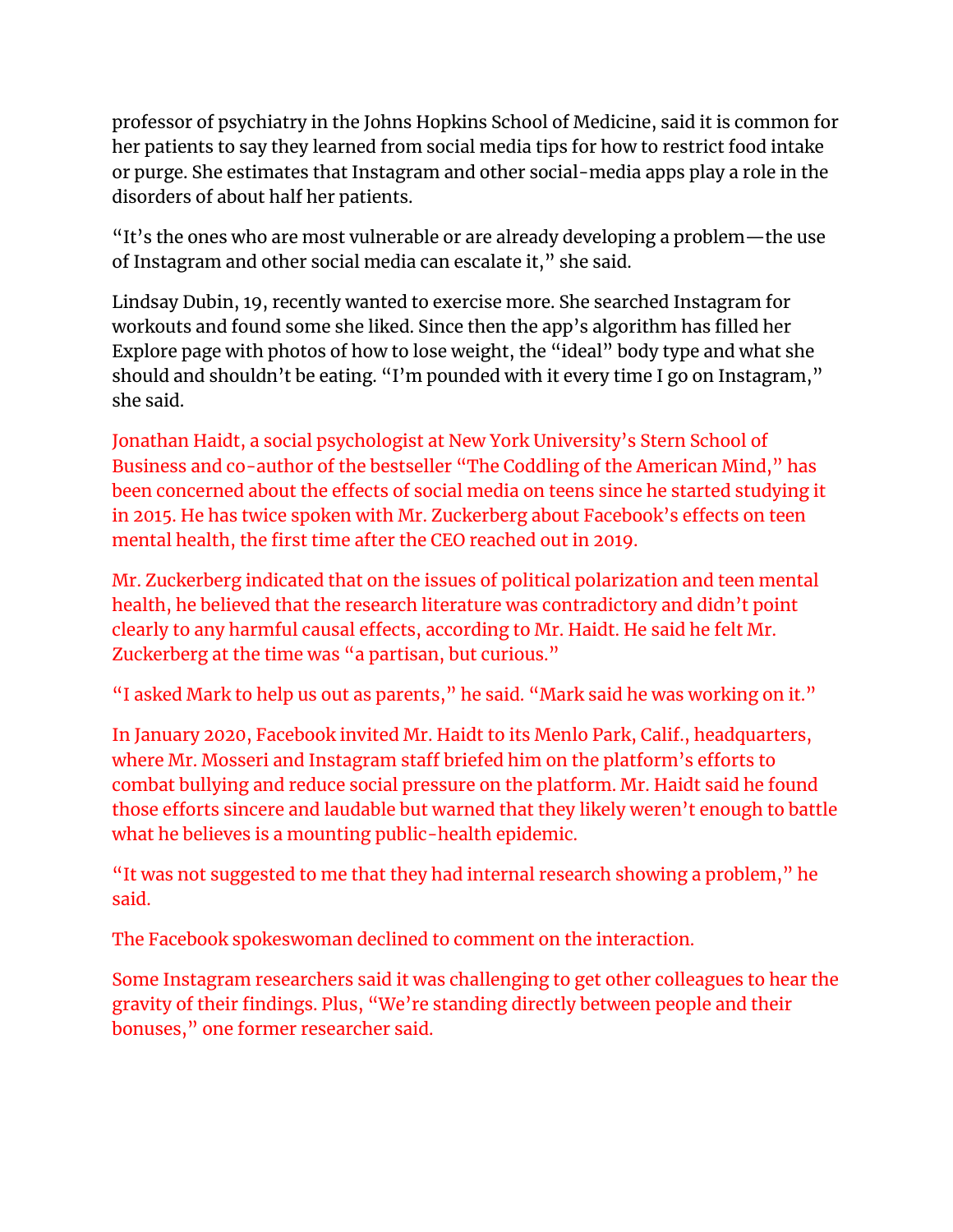Instead of referencing their own data showing the negative effects of Instagram, Facebook executives in public have often pointed to studies from the Oxford Internet Institute that have shown little correlation between social-media use and depression.

Other studies also found discrepancies between the amount of time people say they use social media and the amount of time they actually use such services. Mr. Mosseri has pointed to these studies as evidence for why research using self-reported data might not be accurate.

Facebook has in the past been a donor to a researcher at the Oxford institute, which is part of the research and teaching department of Britain's Oxford University.

Oxford's lead researcher on the studies, Andrew Przybylski, who said he didn't receive funding from Facebook, said companies like Facebook need to be more open about their research. "The data exists within the tech industry," he said. "Scientists just need to be able to access it for neutral and independent investigation."

In an interview, Mr. Przybylski said, "People talk about Instagram like it's a drug. But we can't study the active ingredient."

Facebook executives have struggled to find ways to reduce Instagram's harm while keeping people on the platform, according to internal presentations on the topic.

For years, Facebook experimented with hiding the tallies of "likes" that users see on their photos. Teens told Facebook in focus groups that "like" counts caused them anxiety and contributed to their negative feelings.

When Facebook tested a tweak to hide the "likes" in a pilot program they called Project Daisy, it found it didn't improve life for teens. "We didn't observe movements in overall well-being measures," Facebook employees wrote in a slide they presented to Mr. Zuckerberg about the experiment in 2020.

Nonetheless, Facebook rolled out the change as an option for Facebook and Instagram users in May 2021 after senior executives argued to Mr. Zuckerberg that it could make them look good by appearing to address the issue, according to the documents.

"A Daisy launch would be received by press and parents as a strong positive indication that Instagram cares about its users, especially when taken alongside other press-positive launches," Facebook executives wrote in a discussion about how to present their findings to Mr. Zuckerberg.

When Facebook rolled out Project Daisy, Mr. Mosseri acknowledged publicly that the feature didn't actually change much about how users felt.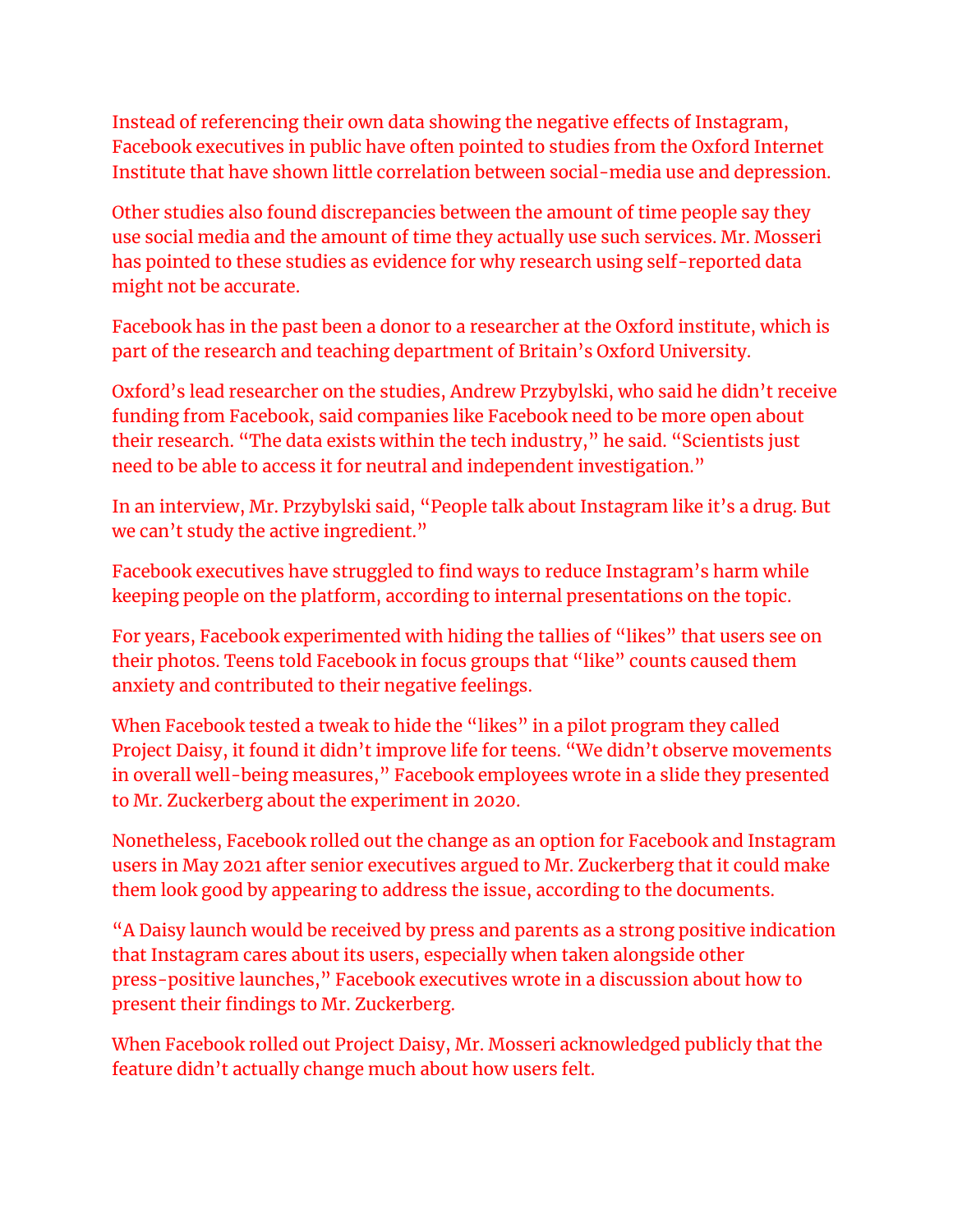In the interview, he said he doesn't think there are clear-cut solutions to fixing Instagram. He said he is cautiously optimistic about tools Instagram is developing to identify people who are in trouble and to try to "nudge" them toward more positive content.

Facebook made two researchers available to discuss their work. They said they are also testing a way to ask users if they want to take a break from Instagram. Part of the challenge, the researchers said, is they struggle to determine which users face the greatest risk. The researchers also said that the causality of some of their findings was unclear, and noted some of the studies had small sample sizes.

"I think anything and everything should be on the table," Mr. Mosseri said. "But we have to be honest and embrace that there's trade-offs here. It's not as simple as turning something off and thinking it gets better, because often you can make things worse unintentionally."

### **Zeroed in on selfies**

In the internal documents, Facebook's researchers also suggested Instagram could surface "fun" filters rather than ones around beautification. They zeroed in on selfies, particularly filtered ones that allow users to touch-up their faces. "Sharing or viewing filtered selfies in stories made people feel worse," the researchers wrote in January.

Sylvia Colt-Lacayo, a 20-year-old at Stanford University, said she recently tried out a face filter that thinned her cheeks and made them pink. But then Ms. Colt-Lacayo realized the filter had minimized her cheeks that she inherited from her Nicaraguan father, and made them look more European. That gave her "a bitter taste in my mouth," she said.

Ms. Colt-Lacayo uses a wheelchair, and in the past Instagram made her feel like she didn't look the way she was supposed to, or do the things that other teen girls on the app were doing, she said.

She said she began following people who use wheelchairs, or who are chronically ill or refer to other disabilities, and the platform became a place she could see images of older disabled people just being happy.

In March, the researchers said Instagram should reduce exposure to celebrity content about fashion, beauty and relationships, while increasing exposure to content from close friends, according to a slide deck they uploaded to Facebook's internal message board.